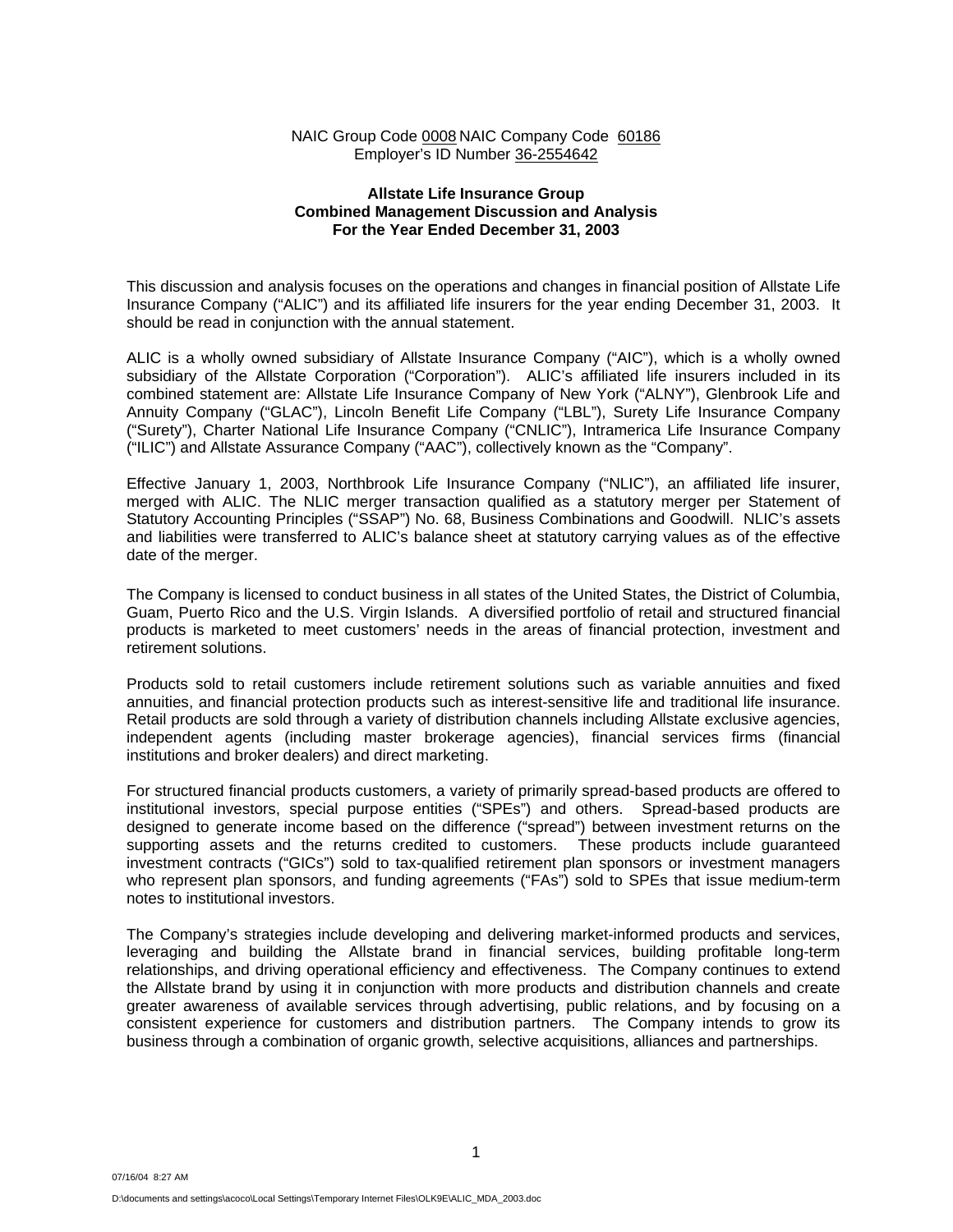## **FINANCIAL POSITION**

### **Cash and Invested Assets**

The investment strategy of the Company is based upon a strategic asset allocation framework that considers the need to manage the portfolio on a risk-adjusted spread basis for the underwriting contract liabilities and to maximize return on retained capital. Generally, a combination of recognized market, analytical and proprietary modeling is used to achieve a desired asset mix in the management of the portfolio. The strategic asset allocation model portfolio is the primary basis for setting annual targets with respect to interest sensitive, illiquid and credit asset allocations, as well as limitations with respect to overall below-investment-grade exposure and diversification requirements. On a tactical basis, decisions are made on an option adjusted relative value basis within the constraints of the strategic asset allocation framework. The Company believes asset spread is maximized by selecting assets that perform on a long-term basis and by using trading to minimize the effect of downgrades and defaults. Total return measurement is used on a selective basis where the asset risks are significant (e.g. high yield fixed income securities, convertible bonds). It is expected that this strategy will minimize interest rate market impacts on investment income and will provide sustainable investment income over time.

The composition of the investment portfolio at December 31, 2003 is presented in the table below.

| (in millions)                 | 2003         |    | 2002   |
|-------------------------------|--------------|----|--------|
| <b>Bonds</b>                  | \$<br>41,171 | \$ | 35,444 |
| Preferred stocks              | 468          |    | 369    |
| Common stocks                 | 57           |    | 45     |
| Mortgage loans on real estate | 5,485        |    | 5,048  |
| Real estate                   | 34           |    | 42     |
| Cash                          | 59           |    | 110    |
| Short-term investments        | 725          |    | 870    |
| Contract Ioans                | 685          |    | 688    |
| Other invested assets         | 206          |    | 229    |
| Total                         | \$<br>48,890 | S  | 42,845 |

Total invested assets increased \$6.05 billion, or 14%, to \$48.89 billion at December 31, 2003 from \$42.85 billion at December 31, 2002. The increase in investments was primarily due to amounts invested from positive cash flows generated from operating and financing activities and increased funds associated with dollar-roll programs.

## **Bonds**

The fixed income securities portfolio consists of publicly traded corporate bonds, privately placed securities, mortgage-backed securities, asset-backed securities, U.S. government bonds, taxable municipal bonds and foreign government bonds. The Company generally holds its fixed income securities to maturity, but has classified all bonds as available for sale to allow maximum flexibility in portfolio management.

Bonds are carried at amortized cost. Fair value of bonds was \$44.24 billion and \$38.57 billion at December 31, 2003 and 2002, respectively. At December 31, 2003, unrealized net capital gains on the bond portfolio, which are calculated as the difference between statement value and fair value were \$3.07 billion, compared to \$3.13 billion as of December 31, 2002.

The Securities Valuation Office of the National Association of Insurance Commissioners ("NAIC") evaluates the credit quality of the fixed income securities investments of insurers in accordance with six numeric rating designations indicating the quality of the security, otherwise referred to as NAIC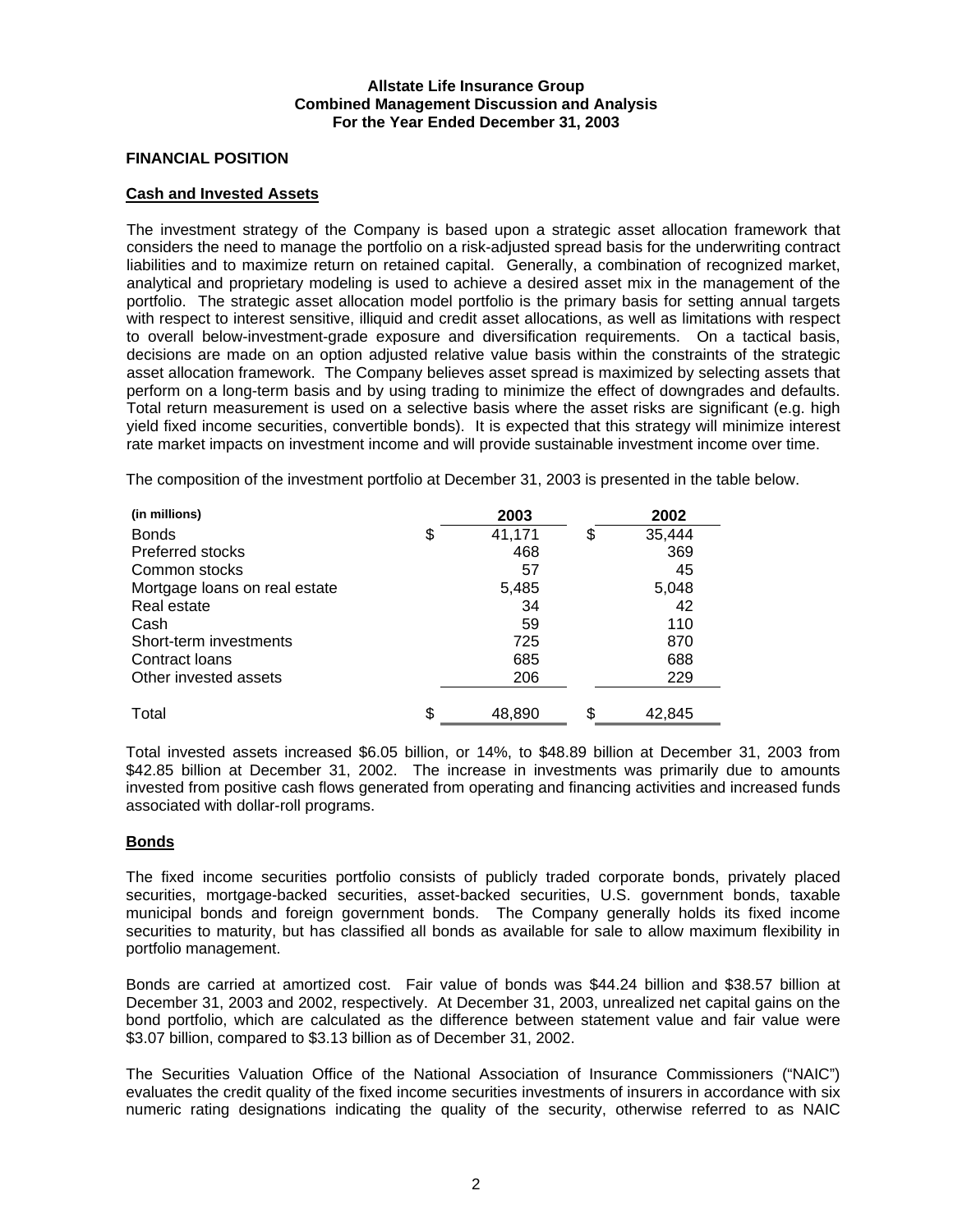designations. The NAIC designations parallel the credit ratings of the Nationally Recognized Statistical Rating Organizations for marketable securities. NAIC designations 1 and 2 include securities considered investment grade (rated "Baa3" or higher by Moody's, or rated "BBB-" or higher by S&P) by such rating organizations. NAIC designations 3 through 6 include securities considered below investment grade (rated "Ba1" or lower by Moody's, or rated "BB+" or lower by S&P).

The ratings of securities in the Company's portfolio are influenced by many factors, including the impact of the economic environment on individual securities. A fluctuation in these ratings could materially impact the results of operations, liquidity or financial position. The Company closely monitors its bond portfolio for rating changes or other declines in value that are other than temporary. Fixed income securities are placed on non-accrual status when they are in default or when the timing or receipt of principal or interest payments are in doubt. Write-downs of bonds are recorded when the decline in value is considered to be other than temporary.

At December 31, 2003, approximately 92% of the fixed income securities portfolio, including bonds and short-term investments, were rated investment grade.

Fixed income securities issued by the U.S. government and agencies of the U.S. government totaled \$4.32 billion at December 31, 2003 compared to \$2.84 billion at December 31, 2002. All of these securities were rated investment grade at December 31, 2003.

Municipal bonds, including tax-exempt and taxable securities, totaled \$1.64 billion and were all rated investment grade at December 31, 2003. There was \$1.22 billion of municipal bonds at December 31, 2002. The municipal bond portfolio at December 31, 2003 consisted of approximately 134 issues from nearly 108 issuers.

The bond portfolio contained \$10.49 billion and \$9.25 billion of privately placed corporate obligations at December 31, 2003 and 2002, respectively. The benefits of privately placed securities as compared to public securities are generally higher yields, improved cash flow predictability through pro-rata sinking funds on many bonds, and a combination of covenant and call protection features designed to better protect the holder against losses resulting from credit deterioration, reinvestment risk and fluctuations in interest rates. A potential disadvantage of privately placed securities as compared to public securities is reduced liquidity. Approximately 89% of the privately placed securities were rated investment grade by either the NAIC or the Company's internal ratings. The Company determines the fair value of privately placed bonds based on discounted cash flows using current interest rates for similar securities.

Foreign government securities totaled \$461 million and \$371 million at December 31, 2003 and 2002, respectively. Approximately 73% of these securities were rated investment grade at December 31, 2003.

At December 31, 2003 and 2002, \$7.28 billion and \$7.95 billion, respectively, of the fixed income securities portfolio were invested in mortgage-backed securities ("MBS"). The MBS portfolio consists primarily of securities which were issued by or have underlying collateral that is guaranteed by U.S. government agencies or sponsored entities, thus minimizing credit risk. The MBS portfolio, however, is subject to interest rate risk since price volatility and ultimate realized yield are affected by the rate of repayment of the underlying mortgages. The Company attempts to limit interest rate risk on these securities by investing a portion of the portfolio in securities that provide prepayment protection. At December 31, 2003, approximately 100% of the MBS portfolio were rated investment grade.

The fixed income securities portfolio also contained \$2.97 billion and \$2.21 billion of asset-backed securities ("ABS") at December 31, 2003 and 2002, respectively. The ABS portfolio is subject to credit and interest rate risks. Credit risk is mitigated by monitoring the performance of the collateral. Approximately 95% of the ABS securities were rated investment grade by either the NAIC or the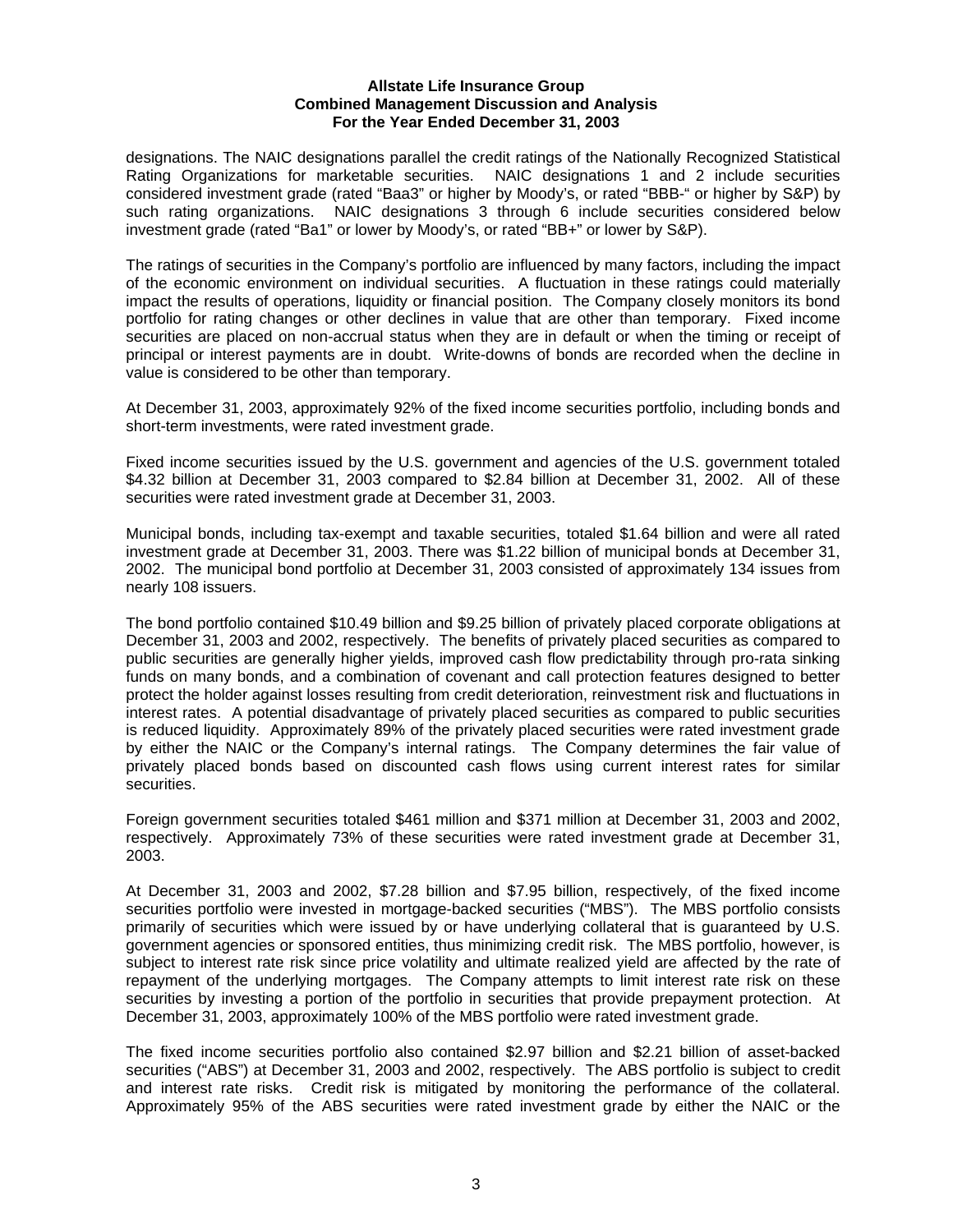Company's internal ratings. Interest rate risk is similar to the risk posed by MBS, but to a lesser degree due to the nature of the underlying assets. The portfolio is primarily backed by securitized home equity, manufactured housing and auto loans.

## **Common Stocks**

The equity securities portfolio was \$57 million, primarily comprised of investments in industrial stocks and non-insurance subsidiaries, at December 31, 2003 compared to \$45 million, in 2002. The increase was mainly attributed to improved equity market conditions and a \$3 million capital contribution to Allstate Settlement Corporation, an affiliate.

# **Mortgage Loans on Real Estate**

The \$5.49 billion investment in mortgage loans at December 31, 2003 was comprised primarily of loans secured by first mortgages on developed commercial real estate. Geographical and property type diversification are key considerations used to manage mortgage loan risk.

The Company closely monitors its commercial mortgage loan portfolio on a loan-by-loan basis. Loans with an estimated collateral value less than the loan balance, as well as loans with other characteristics indicative of higher than normal credit risk, are reviewed at least quarterly for purposes of establishing valuation allowances and placing loans on non-accrual status. The underlying collateral values are based upon discounted property cash flow projections, which are updated as conditions change or at least annually.

# **Short-term Investments**

The short-term investment portfolio was \$725 million and \$870 million at December 31, 2003 and 2002, respectively. The Company invests all available cash balances in taxable and tax-exempt short-term securities having a final maturity date or redemption date of one year or less.

The Company also participates in securities lending, as an investment yield enhancement, with third parties, primarily large brokerage firms. The Company obtains collateral in an amount equal to 102% and 105% of the fair value of domestic and foreign securities, respectively, and monitors the market value of the securities loaned on a daily basis with additional collateral obtained as necessary. In return for these securities, the Company receives cash that is subsequently invested and included in shortterm investments and an offsetting liability is recorded in other liabilities. At December 31, 2003, fixed income securities with a carrying value of \$912 million have been pledged as collateral under these agreements.

## **Separate Accounts**

The Company issues deferred variable annuities, variable life contracts and certain guaranteed investment contracts, the assets and liabilities of which are legally segregated and recorded as assets and liabilities of the Separate Accounts. Absent any contract provision wherein the Company guarantees either a minimum return or account value upon death or annuitization, variable annuity and variable life contract holders bear the investment risk that the Separate Accounts funds may not meet their stated investment objectives.

The assets of the Separate Accounts are carried at fair value. Separate Accounts liabilities represent the contract holders' claim to the related assets and are carried at the fair value of the assets. In the event that the asset value of certain contract holder accounts are projected to be below the value guaranteed by the Company, a liability is established through a charge to earnings. Investment income and realized capital gains and losses of the Separate Accounts accrue directly to the contract holders, and therefore, are not included in the consolidated Statements of Operations. Revenues from the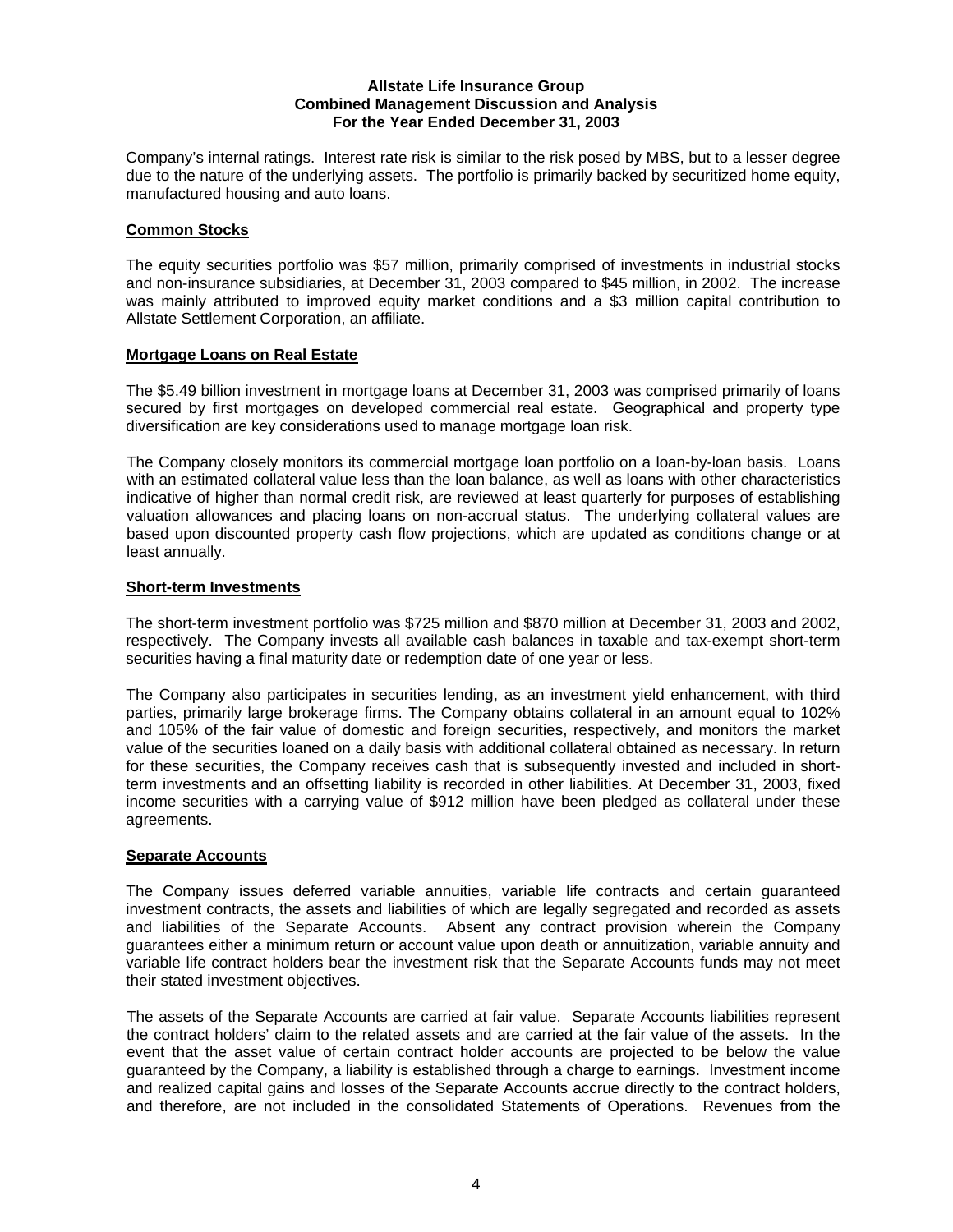Separate Accounts consist of contract maintenance and administration fees, and mortality, surrender and expense risk charges.

Separate Accounts balances increased by \$3.25 billion, or 18%, to \$21.22 billion at December 31, 2003 due primarily to improved equity market performance during the year.

## **Capital and Surplus**

Capital and surplus as of December 31, 2003 and 2002 was \$3.56 billion and \$3.24 billion, respectively. Capital and surplus including the Asset Valuation Reserve ("AVR") was \$3.78 billion and \$3.41 billion at December 31, 2003 and 2002, respectively. Capital and surplus, including AVR, as a percent of general account liabilities, was 8% at both December 31, 2003 and 2002.

# **RESULTS OF OPERATIONS**

| (in millions)<br>Premiums and annuity considerations<br>Net investment income including IMR amortization<br>Income from fees associated with investment management,                                                                                         | \$ | 2003<br>9,059<br>2,750                               | \$ | 2002<br>8,756<br>2,626                                |
|-------------------------------------------------------------------------------------------------------------------------------------------------------------------------------------------------------------------------------------------------------------|----|------------------------------------------------------|----|-------------------------------------------------------|
| administration and contract guarantees from Separate Accounts<br>Other income<br>Total                                                                                                                                                                      |    | 219<br>277<br>12,305                                 |    | 213<br>271<br>11,866                                  |
| Provision for benefits<br>Commissions and general insurance expenses<br>Insurance taxes, licenses and fees excluding federal income taxes<br>Net transfers to Separate Accounts<br>Maturities and other scheduled payments<br>Reserves transferred<br>Total |    | 8,526<br>1,282<br>71<br>652<br>931<br>(15)<br>11,447 |    | 7,913<br>1,196<br>59<br>1,620<br>579<br>(9)<br>11,358 |
| Net gain from operations before dividends to policyholders and<br>federal income taxes<br>Federal and foreign income taxes incurred                                                                                                                         |    | 858<br>214                                           |    | 508<br>130                                            |
| Net gain from operations after dividends to policyholders and<br>federal income taxes and before realized capital gains or (losses)<br>Net realized capital gains or (losses), net of IMR and federal<br>income taxes<br>Net income                         | S  | 644<br>(35)<br>609                                   | S  | 378<br>(263)<br>115                                   |
|                                                                                                                                                                                                                                                             |    |                                                      |    |                                                       |

## **Net Income**

The increase of \$494 million was primarily due to significant growth in investment income, including IMR amortization and decreases in policy benefits. A favorable change in investment income of \$124 million was driven by a higher invested asset base, averaging \$45.87 billion in 2003 compared to \$40.55 billion in 2002. An increase in provision for benefits of \$613 million included a \$400 million decrease in reserves on the Guaranteed Minimum Death Benefit ("GMDB"), a rider for variable policies. The decrease was the result of improved market conditions in 2003 and clarifying accounting guidance.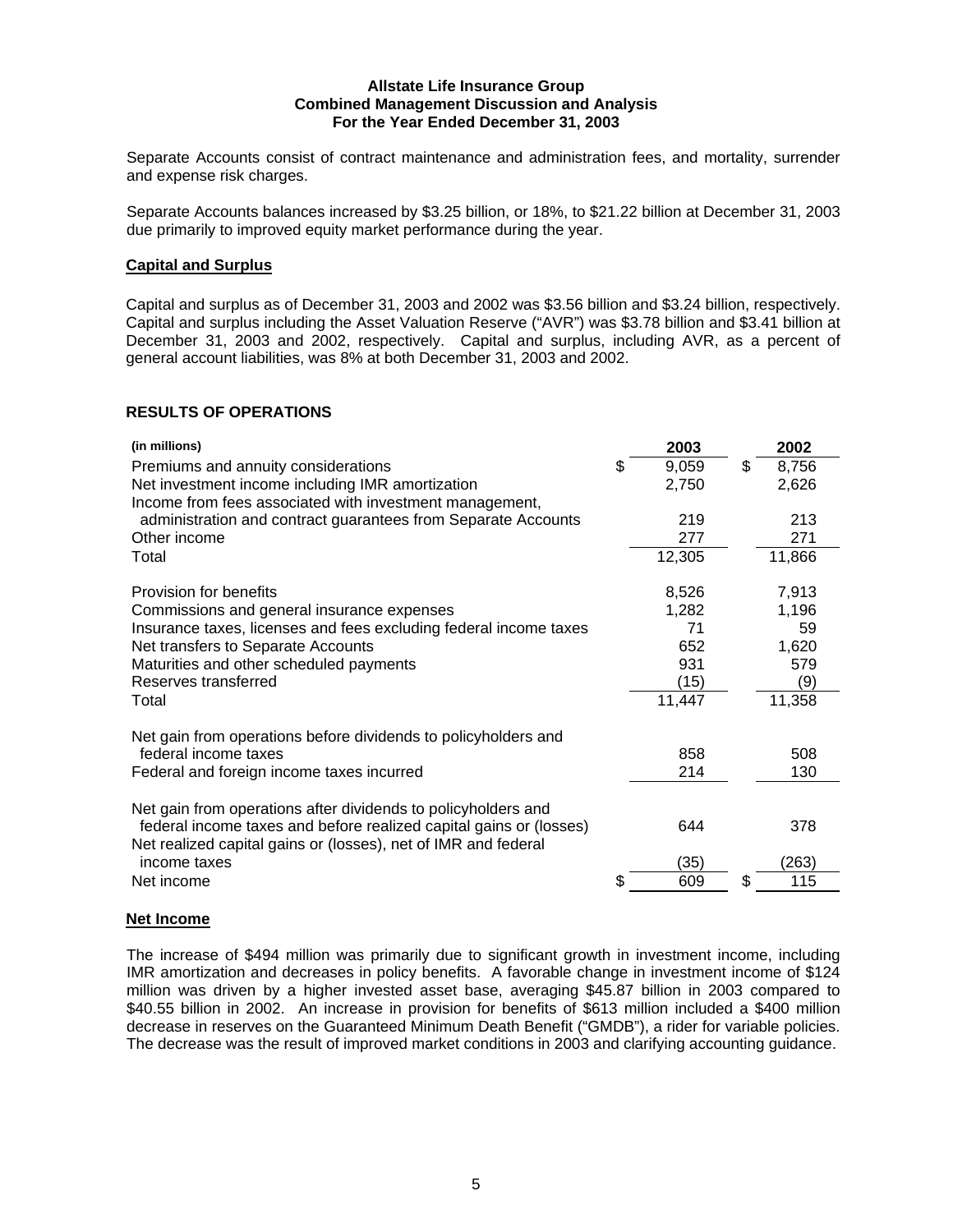## **Premium and Annuity Considerations**

Premiums and annuity considerations increased \$303 million, or 3%, in 2003, as compared to 2002, due to growth in sales of fixed annuities and indexed annuities, offset by a decrease in market value adjusted annuities ("MVAA"). The increase in sales of fixed annuities was mainly attributable to the Saver Choice Product Suite, Allstate Performance, Advantage Plus and Select 2000 products, driven by attractive crediting rates. The growth in indexed annuities sales was due to attractive commission and participation rates offered by the Company on some of its products. An industry-wide decline in MVAA sales resulted from the low and uncertain interest rate environment and possible market value adjustment penalties for early withdrawal.

### **Net Investment Income**

Net investment income, including Interest Maintenance Reserve (IMR) amortization, increased \$124 million, or 5%. Increases, not including IMR amortization were due to higher investment portfolio balances, offset by slightly lower portfolio yields which were 6.3% in 2003 compared to 6.9% in 2002. Investments, excluding Separate Account assets, grew 14% in 2003 due to positive cash from operations.

### **Provision for Benefits**

The \$613 million, or 8%, increase in provision for benefits over the prior year was substantially due to increases of \$269 million in surrender benefits, \$244 million in reserves and \$113 million in annuity benefits.

Surrender benefits increased \$269 million, or 9%, primarily due to higher surrenders of MVAA, fixed annuities and indexed annuities, offset by lower surrenders of interest sensitive life and variable annuities.

Reserves increased \$244 million, or 8%, were mainly caused by an increase in sales of fixed annuities and indexed annuities, offset partially by the decrease in reserves for variable annuities as a result of improving market conditions over the prior year.

The annuity benefits increased \$113 million, or 9%, and was attributable to fixed annuities, MVAA and structured settlements. The \$39 million increase in fixed annuities benefits was attributed to strong sales, which have resulted in a reserve increase of approximately \$2.87 billion over prior year. The annuity benefits paid increased as the size of the block of business grew. The \$28 million increase in MVAA benefits was due to an increase in account value. The \$25 million increase in structured settlements benefits was due to a larger reserve base. The benefits payments as a percentage of average reserves has remained constant.

#### **Commissions and General Insurance Expenses**

Commissions and general expenses increased \$86 million, or 7%. Commissions increased \$64 million, or 10%, consistent with the increase in premiums and annuity considerations. General expenses increased \$8 million, or 1%. Loading increased \$14 million due to higher renewal premiums on term life, which allows for a net premium to be greater than gross premium, resulting in a negative loading.

#### **Net Transfers to Separate Accounts**

The transfers decreased \$968 million, or 60%, in 2003 due to lower premiums and lower benefits. Customers' reluctance to invest in variable annuities and market value adjusted annuities resulted in \$800 million lower premiums in 2003 compared to 2002. Lower variable account values resulted in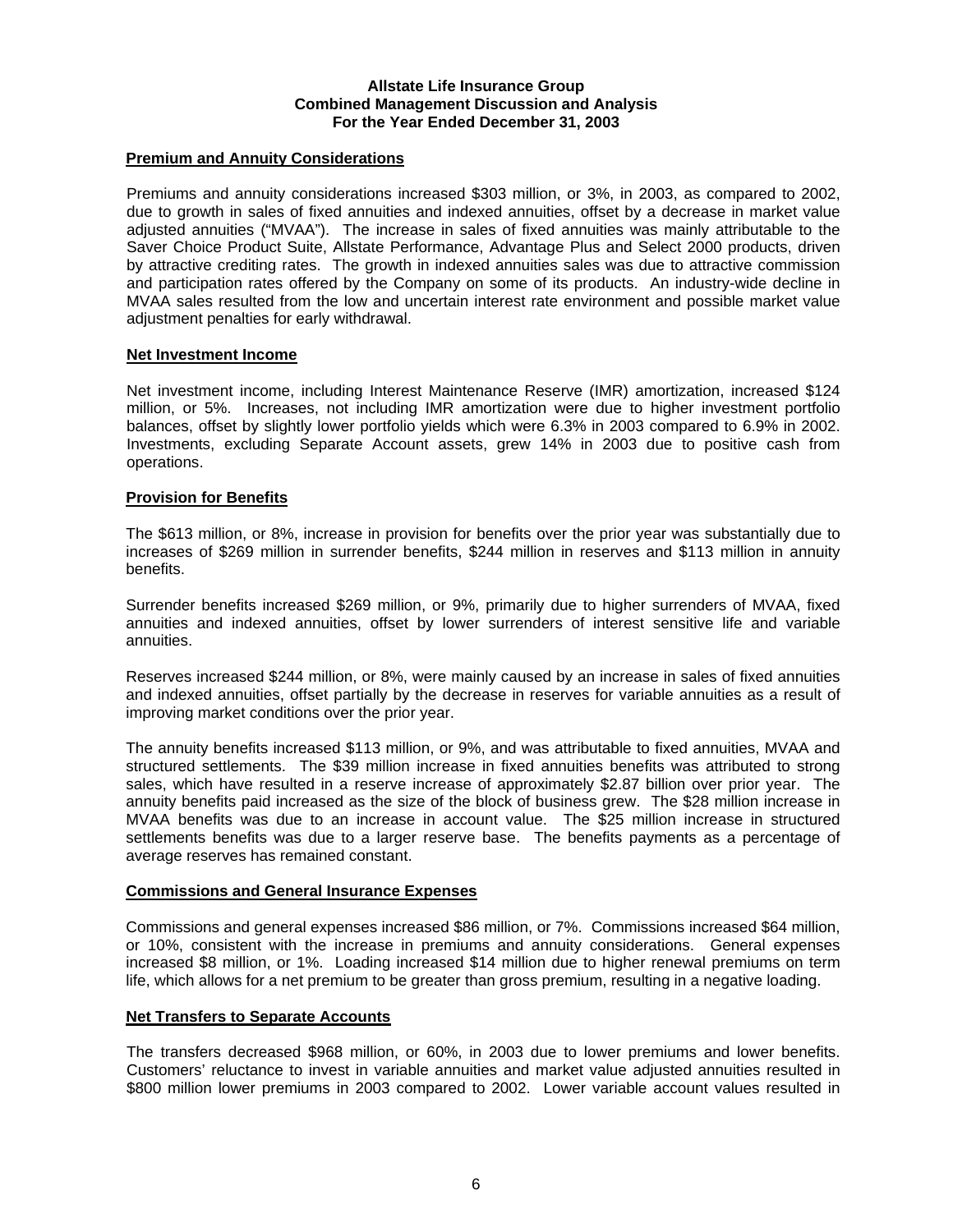\$121 million lower CARVM and \$68 million lower transfers to fixed funds. The offset was mainly accounted by \$136 million of increase in MVAA income.

### **Maturities and Other Scheduled Payments**

Maturities and other Scheduled Payments increased \$352 million, or 61%, due to increased guaranteed investment contract payouts. These contractual payments vary from year to year due to contract requirements.

### **Federal and Foreign Income Taxes Incurred**

Federal and foreign income taxes incurred increased \$84 million, or 65%, in 2003 as compared to 2002 primarily due to higher taxable income.

### **Net Realized Capital Losses**

Realized capital losses, net of income taxes and after the transfer of gains to IMR, were \$35 million in 2003 compared to losses of \$263 million in 2002. Realized capital losses, net of income taxes but prior to the transfer of certain gains to the IMR, were \$67 million in 2003 compared to gains of \$320 million in 2002. The following table describes the factors impacting the realized capital gains and losses results:

| (in millions)                           |    | 2003  |    | 2002  |
|-----------------------------------------|----|-------|----|-------|
| Sales                                   | \$ | 19    | \$ | (209) |
| Investment write-downs                  |    | (119) |    | (242) |
| Other                                   |    | (39)  |    | 60    |
| Net realized gains (losses)             |    | (139) |    | (391) |
| Capital gains taxes (benefits)          |    | 72    |    |       |
|                                         |    |       |    |       |
| Net realized gains (losses) after taxes | S  | 67    | S. | (320) |

Period to period fluctuations in realized gains and losses are largely the result of the timing of sales decisions reflecting management's view of individual securities and overall market conditions.

## **CASH FLOW AND LIQUIDITY**

The following table summarizes cash flow.

| (in millions)                                     |     | 2003    | 2002    |
|---------------------------------------------------|-----|---------|---------|
| Net cash from operations                          | \$. | 3.912   | 3.482   |
| Net cash from investments                         |     | (6.284) | (4.424) |
| Net cash from financing and miscellaneous sources |     | 2.176   | 1.291   |
| Net change in cash and short-term investments     |     | (196    | 349     |

The Company generated positive cash from operations of \$3,912 million and \$3,482 million in 2003 and 2002, respectively. The principal sources of funds from operations are premiums and investment income. The principal uses are the payment of claims and related expenses, and commissions and operating expenses. The positive cash flow from financing and miscellaneous sources of \$2,176 million was mainly comprised of \$1,531 million of net deposits on deposit-type contracts. The cash inflow from deposit-type contracts was mainly comprised of \$1,833 million net deposits in EMTN, \$89 million in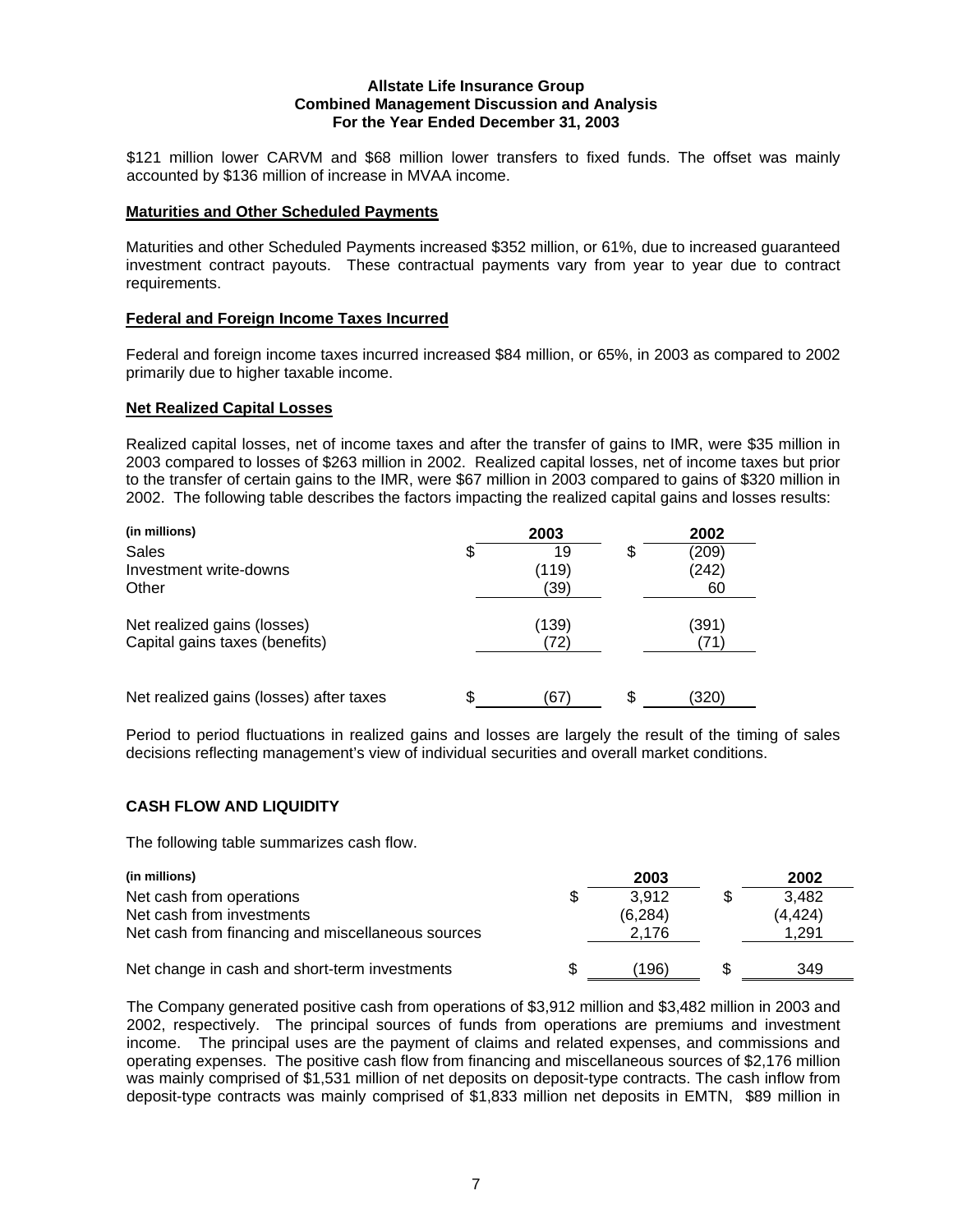structured settlements and \$40 million in payout annuities, offset by \$346 million net withdrawal in indexed fixed annuities and \$100 million in GISA.

The maturity structure of the Company's bonds, which represent 86% of the Company's total investments, is managed to meet the anticipated cash flow requirements of the underlying liabilities. A portion of the diversified product portfolio, primarily fixed deferred annuities and universal life insurance policies, is subject to discretionary surrender and withdrawal by customers. Management believes its assets are sufficiently liquid to meet future obligations to its life and annuity policyholders, under various interest rate scenarios.

Liquidity for life insurance companies is measured by the ability to pay contractual benefits and operating expenses, and fund investment commitments. Annuity reserves at December 31, 2003, excluding Separate Accounts, comprise 83% of total reserves in-force. Of the total annuity reserves, \$26 billion, or 75%, are not subject to discretionary withdrawal. The Company maintains a strong liquidity position and is well positioned to meet its policyholders' obligations.

## **Dividends**

The ability of ALIC to pay dividends is dependent on business conditions, income, cash requirements, receipt of dividends and other relevant factors. The payment of shareholder dividends by ALIC without the prior approval of the state insurance regulator is limited to formula amounts based on net income and capital and surplus as specified under Illinois insurance law.

The maximum amount of dividends ALIC can distribute during 2004 without prior approval of the IL DOI is \$551 million. Dividends are not cumulative.

In 2003, ALIC paid \$200 million of dividends, which is below the maximum payment amount that can be distributed without prior approval by the Illinois Insurance Department. Dividends paid were comprised of \$198 million to AIC on common stock and \$2 million to Northbrook Holdings, LLC on Series A preferred stock.

## **Financial Ratings and Strength**

At December 31, 2003, the Company's insurance claims-paying ratings from A.M. Best, Moody's Investors Services, Inc., and Standard & Poor's Ratings Services Company were A+ (Superior), Aa2 (Excellent), and AA (Very Strong), respectively.

## **Risk Based Capital**

The NAIC has a standard to assess the solvency of insurance companies, which is referred to as risk based capital ("RBC"). The standard is based on a formula for determining each insurer's RBC and a model law specifying regulatory actions if an insurer's RBC falls below specified levels. RBC is calculated by applying factors to various asset, premium and liability items. At December 31, 2003, RBC for the Company was significantly above levels that would require regulatory action.

## **IRIS Ratios**

The NAIC has also developed a set of financial relationships or tests known as the Insurance Regulatory Information System ("IRIS") to assist state regulators in monitoring the financial condition of insurance companies and identifying companies that require special attention or action by insurance regulatory authorities. The NAIC analyzes financial data provided by insurance companies using prescribed ratios, each with defined "usual ranges". Generally, regulators will begin to monitor an insurance company if its ratios fall outside the usual ranges for four or more of the ratios. If an